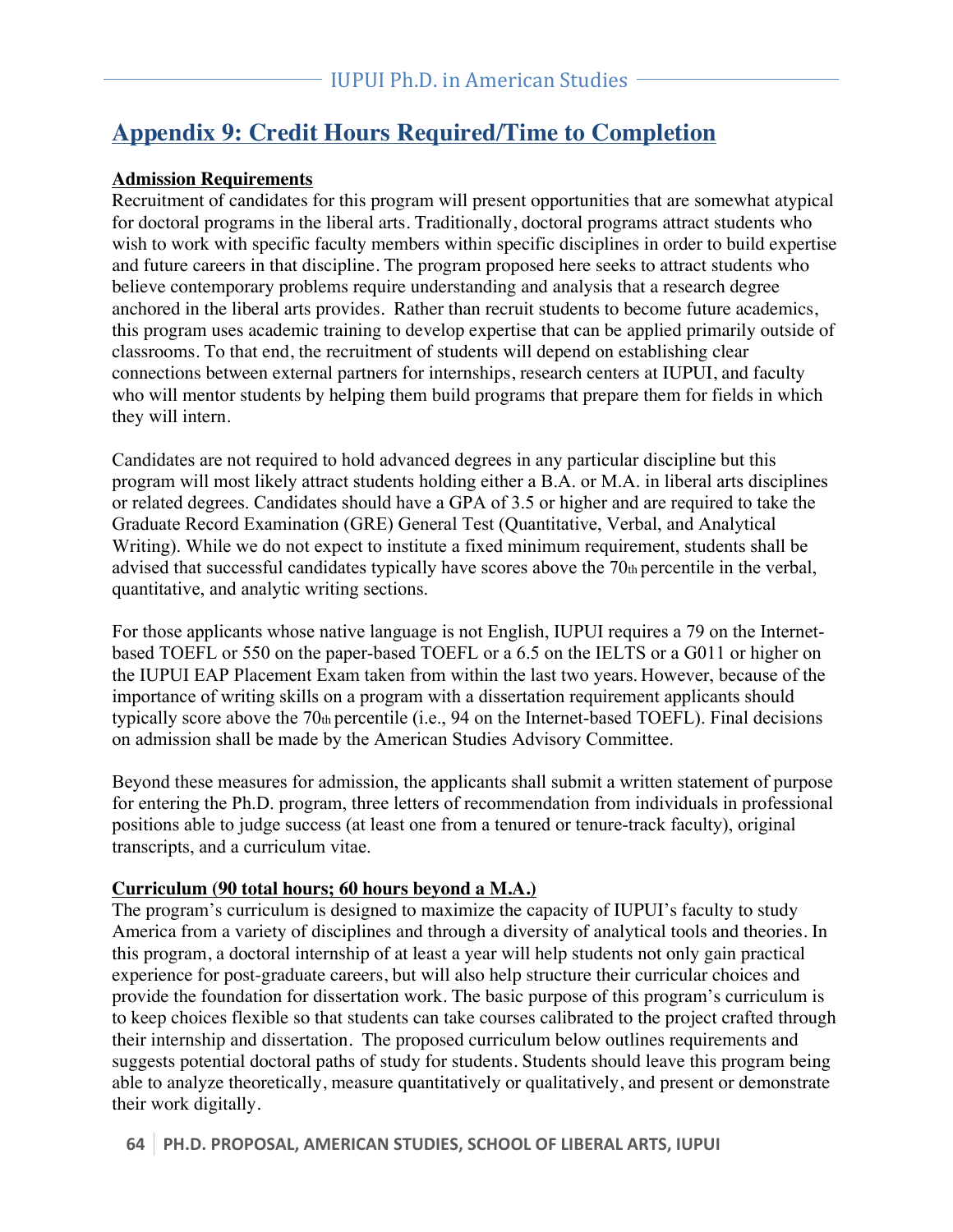Core courses (6 hours) AMST 601: American Studies in Theory AMST 602: American Studies in Practice AMST Doctoral Seminar (Research blog and in person seminar for students)

#### Methods courses (18 hours)

Most departments consistently teach methods courses as part of their graduate programs. As proposed here, such courses will comprise the foundation for the doctoral program in American Studies. The courses are distributed across three categories: analytical, digital, and quantitative/qualitative. Consultation between a student, the chair of the student's committee, and, if possible, input from the internship director will help determine which courses necessary.

#### Minor Concentration (12 credits)

Every student will have at least one minor concentration, the list below covers those areas in which minors either already exist or can be easily created. Students also have the option of creating, in consultation with their committee, a minor that brings together courses from a few disciplines.

#### *Existing Ph.D. Minors*

- PhD Minor in Women's Studies, IUPUI School of Liberal Arts
- PhD Minor in History, IUPUI School of Liberal Arts
- PhD Minor in Applied Anthropology, IUPUI School of Liberal Arts
- PhD Minor in Health Communication, IUPUI School of Liberal Arts
- PhD Minor in Sociology, IUPUI School of Liberal Arts
- PhD Minor in Philosophy, IUPUI School of Liberal Arts
- PhD Minor in Philanthropic Studies, IUPUI School of Philanthropy
- PhD Minor in Urban Education Studies, IUPUI School of Education
- PhD Minor in Human-Computer Interaction, IUPUI School of Informatics and Computing

#### *Potential Ph.D. Minor Concentrations*

- Urban Development and Sustainable Development
- Health, Illness, and Medicine in the United States
- Religious Pluralism and Community
- Crime, Community, and Justice
- Ethnic Migration and Education
- Urban-Suburban Transportation and the Fiscal Health of Cities
- The Financial Nexus of High School, Collegiate, and Professional Sports in American **Cities**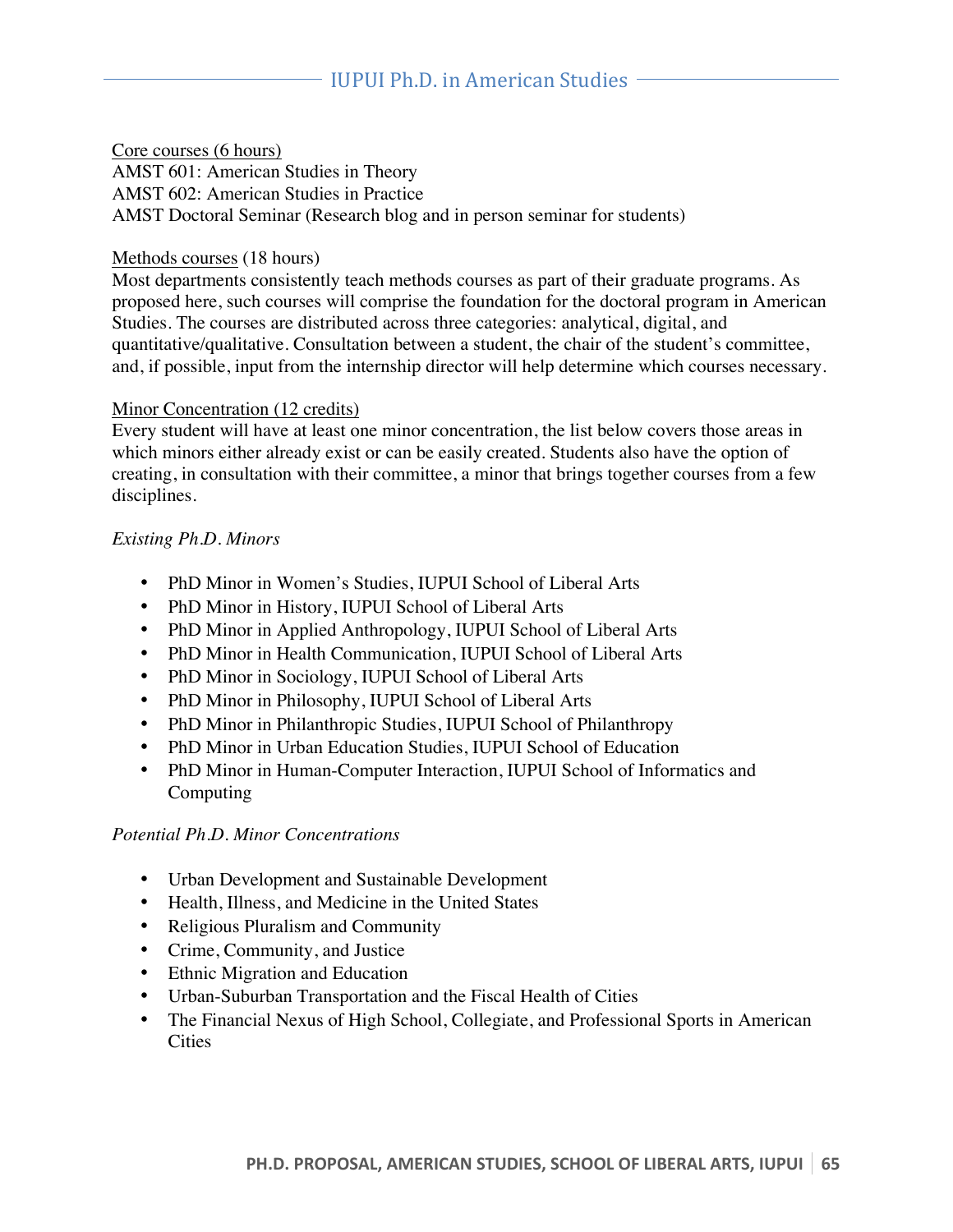#### Electives (24 credit hours)

Because of the interdisciplinary nature of this Ph.D., the student will choose elective courses that compliment this applied doctoral program. The student will work with her/his faculty committee to identify those courses that best complement the research questions of the Ph.D. concentration and that supplement the theories and areas of cultural study within American Studies. Electives can also be satisfied by coursework already completed prior to acceptance in the doctoral program such as a Masters degree or other applicable graduate level work.

#### International Coursework

Ideally, each student will be strongly encouraged to have at least 6-9 hours in coursework from a foreign university. Such coursework can involve a minor field, methods courses or elective credits.

#### Qualifying Exam—Written

All students shall take a written qualifying examination that aims to assess the student knowledge and readiness to carry out successful research. This exam will be completed by the semester prior to the start of the student's internship.

#### Internship and Applied Dissertation (30 credit hours)

#### *Internship*

Among the chief aims of the program is to provide doctoral students in the humanities and social sciences with opportunities to train for careers outside of academia. The doctoral internship required of this program places interns in non-profit, for-profit, and government agencies where they participate full-time in the substantive work of an organization. The AMST program works with the external organization to cover costs associated with graduate training, including health insurance and monthly stipends. The doctoral internship serves as part of the research for student dissertations and therefore must be guided by the student's research committee.

*See appendix 12 for an Internship Questionnaire for potential internship hosts.*

#### *Dissertation*

The American Studies doctoral program encourages a student to investigate problems connected with the internship; therefore, the final product will be an applied dissertation. The applied dissertation will contribute to the literature in a student's concentration area. The dissertation must be an original contribution to knowledge and of high scholarly merit. The candidate's research must reveal critical ability and powers of imagination and synthesis. The dissertation is written under the supervision of a research director and a research committee and **cannot** be a collection of unrelated published papers. There must be a logical connection between all components of the dissertation, and these must be integrated in a rational and coherent fashion. It is the responsibility of the student's research committee to determine the kind and amount of published material that may be included in a dissertation.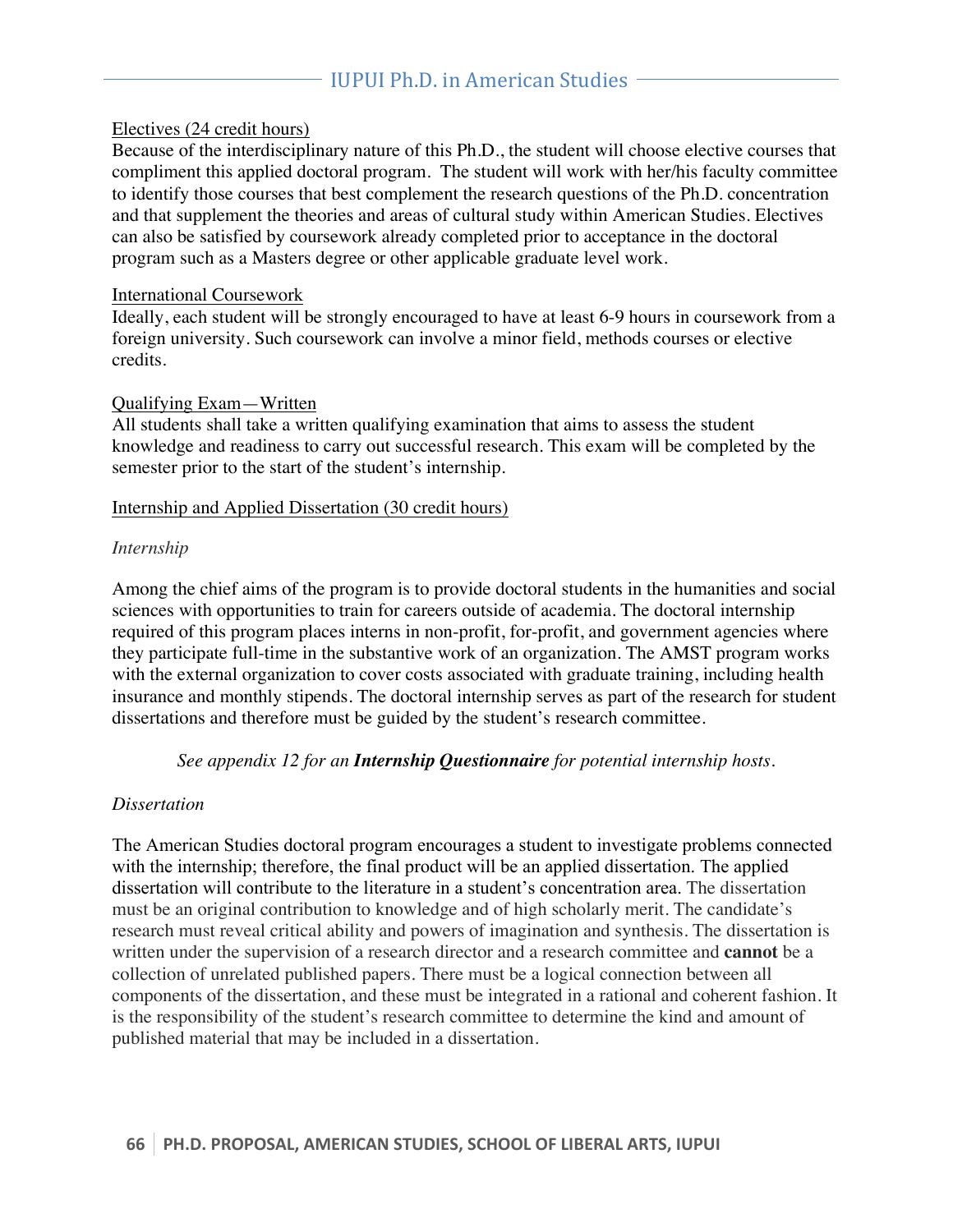## **Sample Curriculum**

## Concentration: Urban Development (Internship with Indy 2020)

| Student transferred 24 hours of electives                                                           |                                                                                                                                              |                                                                                                     |  |  |  |
|-----------------------------------------------------------------------------------------------------|----------------------------------------------------------------------------------------------------------------------------------------------|-----------------------------------------------------------------------------------------------------|--|--|--|
| <b>Semester</b>                                                                                     | <b>Title</b>                                                                                                                                 | <b>Credit Hours and Category</b>                                                                    |  |  |  |
| Semester One<br>AMST G601<br><b>SOC R551</b><br><b>ANTH E501</b><br><b>AMST 7XX</b>                 | American Studies in Theory<br><b>Quantitative Research Methods</b><br><b>Fundamentals of Applied Anthropology</b><br><b>Doctoral Seminar</b> | (3, core)<br>$(3,$ quantitative)<br>(3, analytical)<br>$(0, \text{prof.} \, \text{develop}^{18})$   |  |  |  |
| Semester Two<br>AMST G602<br>POLS Y575<br><b>HIST 6XX</b><br><b>AMST 7XX</b>                        | American Studies in Practice<br><b>Political Data Analysis</b><br>Digital Humanities Project Design<br><b>Doctoral Seminar</b>               | (3, core)<br>$(3,$ quantitative)<br>(3, digital)<br>$(0, \text{prof.} \text{develop})$              |  |  |  |
| <b>Semester Three</b><br>HIST H501<br><b>SOC S610</b><br>POLS Y622<br><b>AMST 7XX</b>               | <b>Historical Methodology</b><br><b>Urban Sociology</b><br><b>Urban Politics</b><br><b>Doctoral Seminar</b>                                  | (4, analytical)<br>(3, concentration)<br>(3, concentration)<br>$(0, \text{prof.} \text{develop})$   |  |  |  |
| <b>Semester Four</b><br><b>PHIL P540</b><br><b>ANTH E681</b><br><b>ANTH A560</b><br><b>AMST 7XX</b> | <b>Contemporary Ethical Theories</b><br>Seminar in Urban Anthropology<br>Ethnic Identity<br><b>Doctoral Seminar</b>                          | $(3,$ analytical)<br>(3, concentration)<br>(3, concentration)<br>$(0, \text{prof.} \text{develop})$ |  |  |  |
| Summer Two<br>Comprehensive Exams                                                                   |                                                                                                                                              |                                                                                                     |  |  |  |
| Semester Five<br><b>AMST 7XX</b>                                                                    | Internship/Applied Research for Dissertation                                                                                                 | (9, research)                                                                                       |  |  |  |
| Semester Six<br><b>AMST 7XX</b>                                                                     | Internship/Applied Research for Dissertation                                                                                                 | (9, research)                                                                                       |  |  |  |
| Semester Seven<br><b>AMST 8XX</b>                                                                   | Dissertation                                                                                                                                 | (6, writing)                                                                                        |  |  |  |
| <b>Semester Eight</b><br><b>AMST 8XX</b>                                                            | Dissertation                                                                                                                                 | (6, writing)                                                                                        |  |  |  |

 $18$  "prof. develop" = professional development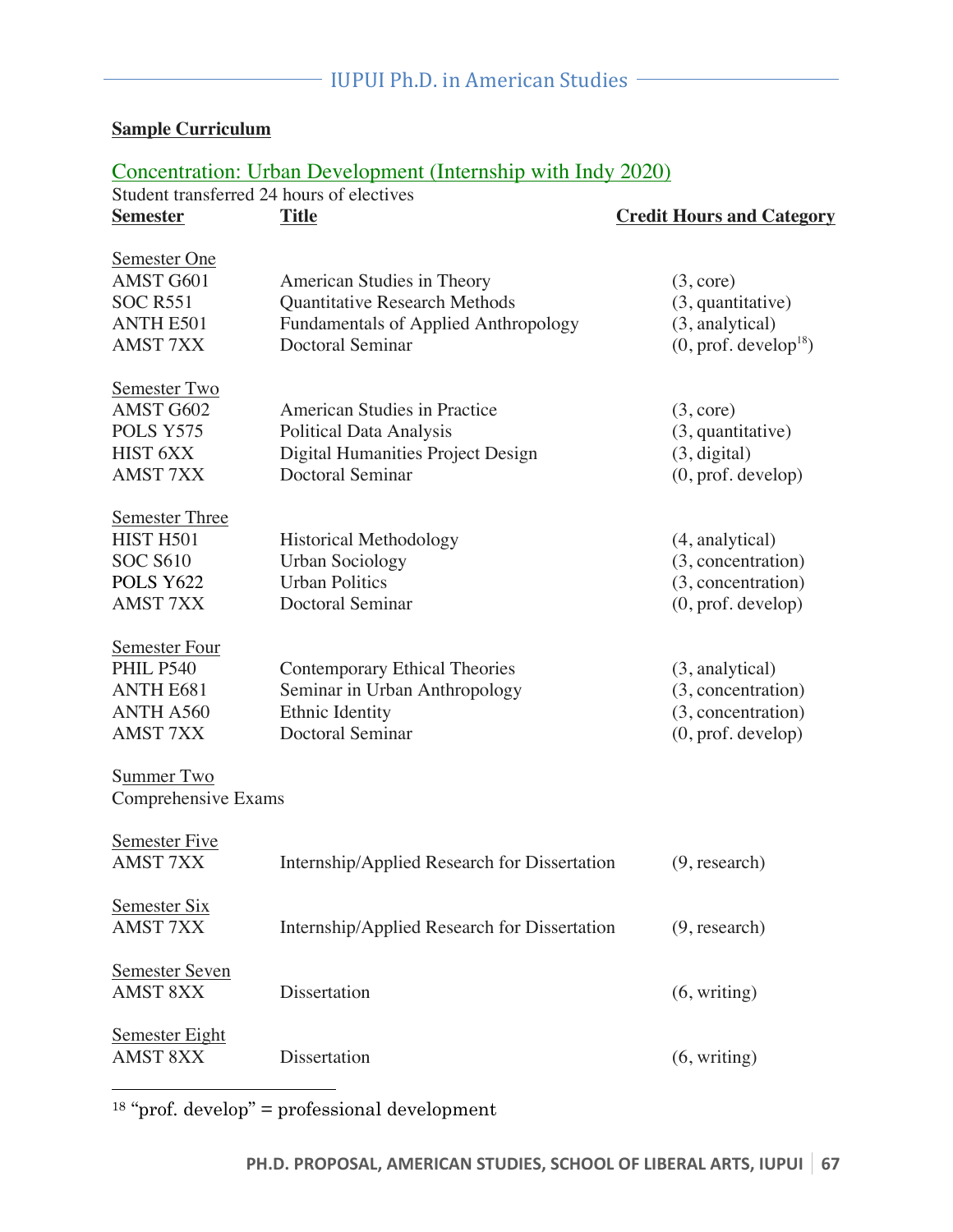## Concentration: Health, Illness And Medicine In The United States (Internship with the Indiana State Department of Health)

Student transferred in 30hrs from a Masters Degree in Applied Communication

| <b>Semester</b>                                                                 | <b>Title</b>                                                                                                                        | <b>Credit Hours and Category</b>                                                       |
|---------------------------------------------------------------------------------|-------------------------------------------------------------------------------------------------------------------------------------|----------------------------------------------------------------------------------------|
| Semester One<br>AMST G601<br>NEWM N500<br><b>SOC-S560</b><br><b>AMST 7XX</b>    | American Studies in Theory<br>Principles in Multimedia Technology<br><b>Qualitative Textual Analyses</b><br><b>Doctoral Seminar</b> | (3, core)<br>(3, digital)<br>$(3,$ qualitative)<br>$(0, \text{prof.} \text{develop})$  |
| Semester Two<br>AMST G602<br>NEWM N501<br>POLS-Y575<br><b>AMST 7XX</b>          | American Studies in Practice<br>Foundations of Digital Production<br><b>Political Data Analysis</b><br><b>Doctoral Seminar</b>      | (3, core)<br>(3, digital)<br>$(3,$ quantitative)<br>$(0, \text{prof.} \text{develop})$ |
| <b>Semester Three</b><br><b>SOC R515</b><br><b>ANTH A560</b><br><b>AMST 7XX</b> | Sociology of Health and Illness<br>Topics in Medical Anthropology<br><b>Doctoral Seminar</b>                                        | (3, concentration)<br>(3, concentration)<br>$(0, \text{prof.} \text{develop})$         |
| Semester Four<br><b>MHHS 520</b><br><b>SOC S560</b><br><b>AMST 7XX</b>          | The Culture of Mental Illness<br>Health Care Systems and Policy<br><b>Doctoral Seminar</b>                                          | (3, concentration)<br>(3, concentration)<br>$(0, \text{prof.} \text{develop})$         |
| Summer Two<br>Comprehensive Exams                                               |                                                                                                                                     |                                                                                        |
| Semester Five<br><b>AMST 7XX</b>                                                | Internship/Applied Research for Dissertation                                                                                        | (9, research)                                                                          |
| Semester Six<br><b>AMST 7XX</b>                                                 | Internship/Applied Research for Dissertation                                                                                        | (9, research)                                                                          |
| <b>Semester Seven</b><br><b>AMST 8XX</b>                                        | Dissertation                                                                                                                        | (6, writing)                                                                           |
| <b>Semester Eight</b><br><b>AMST 8XX</b>                                        | <b>Dissertation</b>                                                                                                                 | (6, writing)                                                                           |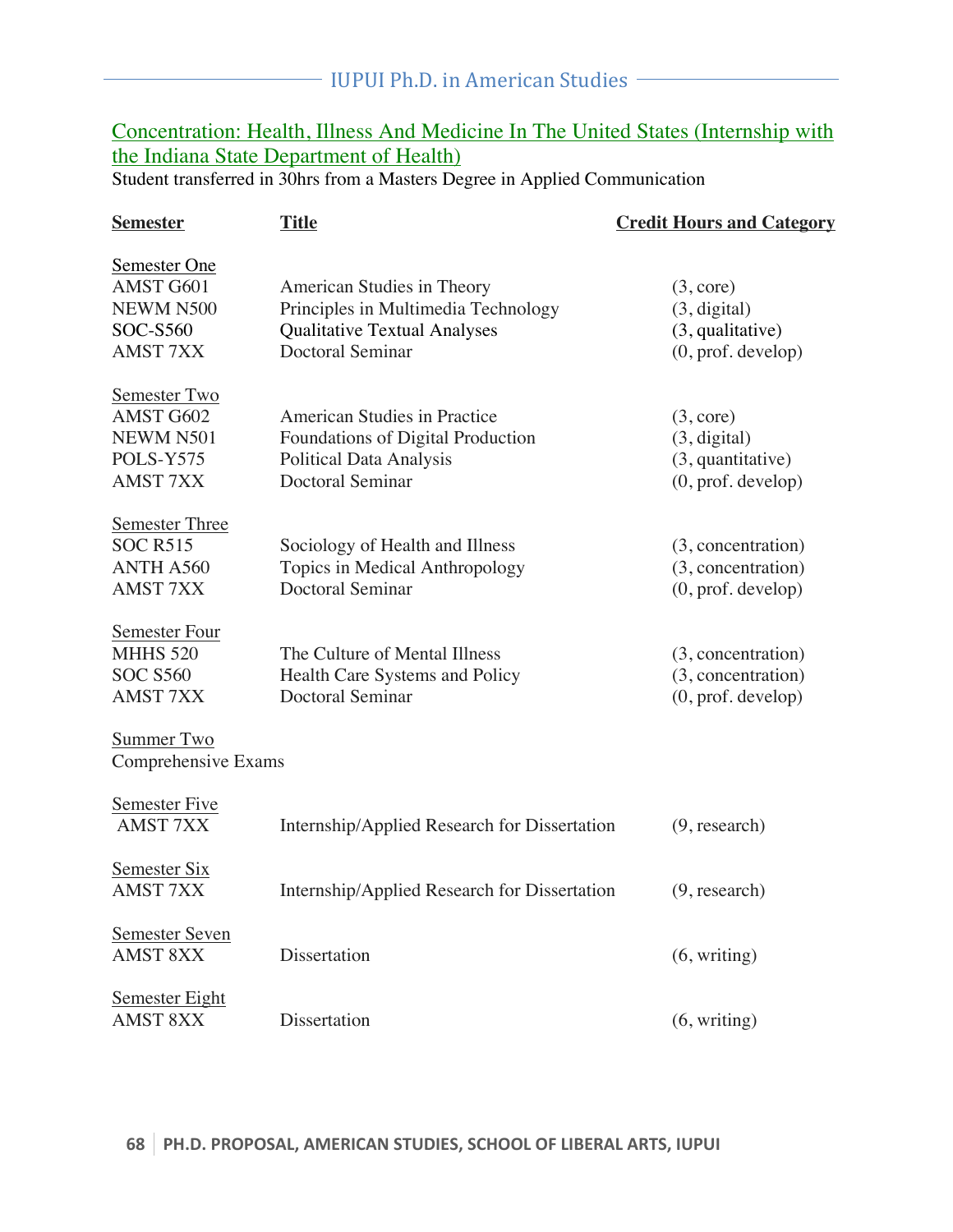## Concentration: Religious Pluralism and Community (Internship with Christian Theological Seminary) Student enters with a bachelor's degree.

| <b>Semester</b>                                                                                   | <b>Title</b>                                                                                                                         | <b>Credit Hours and Category</b>                                                                  |
|---------------------------------------------------------------------------------------------------|--------------------------------------------------------------------------------------------------------------------------------------|---------------------------------------------------------------------------------------------------|
| Semester One<br>AMST G601<br>GEOG G537<br><b>SOC-S560</b><br><b>AMST 7XX</b>                      | American Studies in Theory<br>Cartography and Graphics<br><b>Qualitative Textual Analyses</b><br><b>Doctoral Seminar</b>             | (3, core)<br>(3, digital)<br>$(3,$ qualitative)<br>$(0, \text{prof.} \text{develop})$             |
| Semester Two<br>AMST G602<br><b>HIST 6XX</b><br><b>SOC R551</b><br><b>AMST 7XX</b>                | <b>American Studies in Practice</b><br>Digital Humanities Project Design<br>Quantitative Research Methods<br><b>Doctoral Seminar</b> | (3, core)<br>(3, digital)<br>$(3,$ quantitative)<br>$(0, \text{prof.} \text{develop})$            |
| <b>Semester Three</b><br>HIST H501<br><b>SOC S613</b><br><b>REL R533</b><br><b>AMST 7XX</b>       | <b>Historical Methodology</b><br><b>Complex Organizations</b><br>Theories of Religion<br><b>Doctoral Seminar</b>                     | (4, analytical)<br>(3, concentration)<br>(3, concentration)<br>$(0, \text{prof.} \text{develop})$ |
| <b>Semester Four</b><br><b>PHIL P540</b><br><b>REL R539</b><br><b>SOC S560</b><br><b>AMST 7XX</b> | <b>Contemporary Ethical Theories</b><br>Religion and Philanthropy<br><b>Religion and Society</b><br><b>Doctoral Seminar</b>          | (3,analytical)<br>(3, concentration)<br>(3, concentration)<br>$(0, \text{prof.} \text{develop})$  |
| Summer Two<br>International                                                                       | Heidelberg Center for American Studies                                                                                               | (6, electric)                                                                                     |
| Semester Five<br>International<br><b>AMST 7XX</b>                                                 | Heidelberg Center for American Studies<br><b>Doctoral Seminar</b>                                                                    | $(9,$ electives)<br>$(0, \text{prof.} \text{develop})$                                            |
| Semester Six<br><b>REL R590</b><br><b>SOC R517</b><br><b>PHIL P542</b><br><b>AMST 7XX</b>         | Directed Readings in Religious Studies<br>Sociology of Work<br>The Ethics and Values of Philanthropy<br><b>Doctoral Seminar</b>      | $(3,$ electives)<br>$(3,$ electives)<br>$(3,$ electives)<br>$(0, \text{prof.} \text{develop})$    |

Summer Three Comprehensive Exams